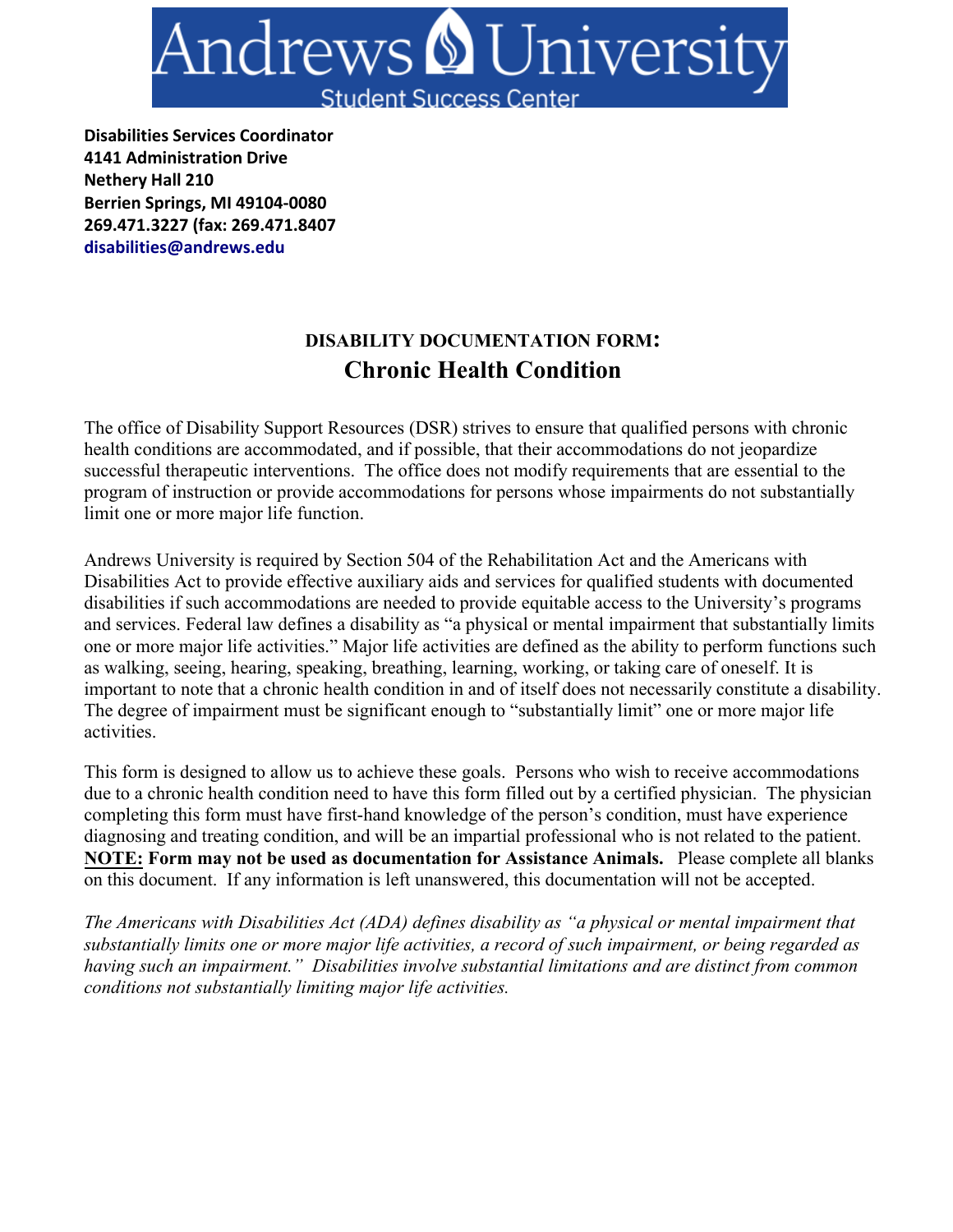## **General information**

|                     | Date of Birth: Client Student ID#:          |  |  |  |
|---------------------|---------------------------------------------|--|--|--|
|                     |                                             |  |  |  |
|                     | Credentials/Specialization:                 |  |  |  |
|                     |                                             |  |  |  |
|                     |                                             |  |  |  |
|                     |                                             |  |  |  |
|                     |                                             |  |  |  |
|                     | Phone: $\qquad \qquad$ Fax: $\qquad \qquad$ |  |  |  |
|                     |                                             |  |  |  |
|                     |                                             |  |  |  |
| Office web address: |                                             |  |  |  |

## **Diagnosis/Diagnoses:**

Date of onset: \_\_\_\_\_\_\_\_ Date of diagnosis: \_\_\_\_\_\_\_

 $\mathcal{L}^{\text{max}}_{\text{max}}$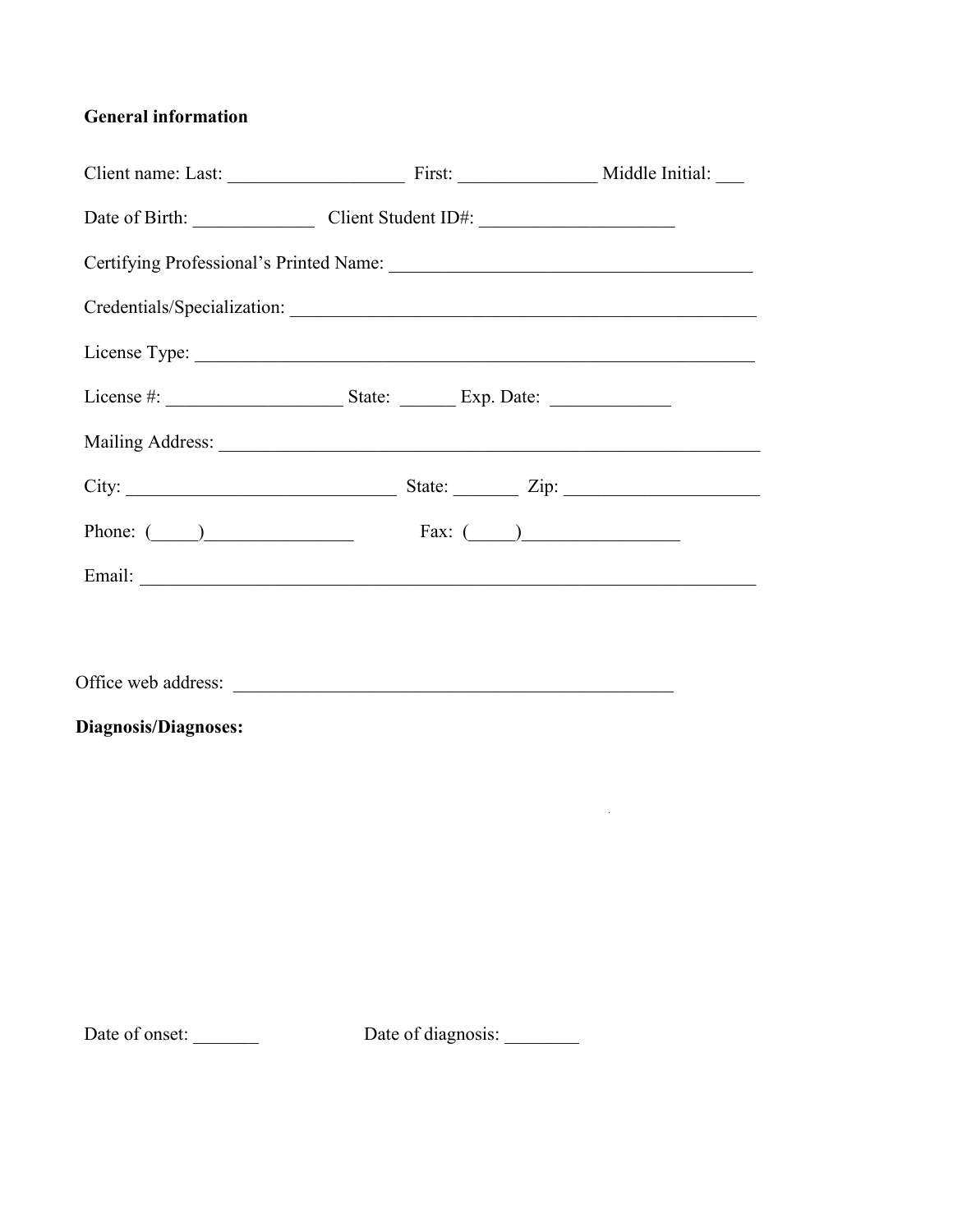**Diagnostic Tools:** How did you arrive at your diagnosis/diagnoses? Please check any relevant items below:

| $\Box$ Interviews with the client | $\Box$ Interviews with other persons             |
|-----------------------------------|--------------------------------------------------|
| $\Box$ Medical testing (e.g. MRI) | $\Box$ Developmental history                     |
| $\Box$ Medical history            | $\Box$ Neuro-psychological testing               |
| $\Box$ Psycho-educational testing | $\square$ Self-rated or interviewer rated scales |
| $\Box$ Other:                     |                                                  |

### **Prognosis:**

Expected Duration of Primary Condition: (Check One)

☐ Permanent ☐ Temporary

Characteristics of Limiting Condition(s): (Check All That Apply)

☐ Stable ☐ Episodic ☐ Slow Progression ☐ Rapid Progression ☐ Improving

Additional comments/information

#### **Medication, Treatment, and Prescribed Aids:**

What treatment, medication and prescribed aids are currently being to address the diagnosis/diagnoses above?

Fully describe impact of medication side-effects that may adversely affect the client's academic or workplace performance: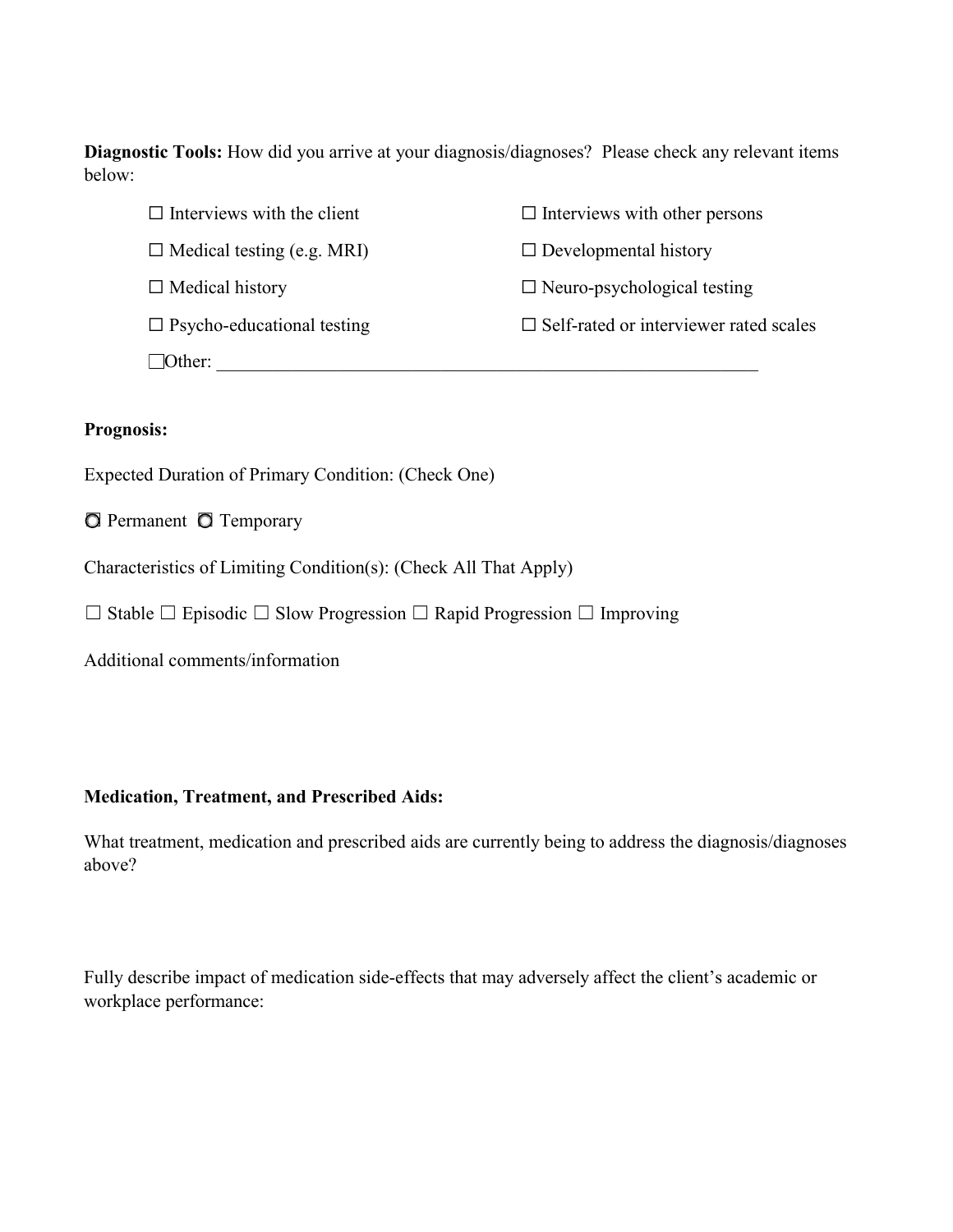Is the client compliant with medication and prescribed aids as part of the treatment plan? If no, please explain:

Please record the client's appointment/treatment frequency:

| <b>Implications for Workplace or Academic/Student Life:</b>  |                                                                                                       |                                                                                         |
|--------------------------------------------------------------|-------------------------------------------------------------------------------------------------------|-----------------------------------------------------------------------------------------|
| <b>Major Life Activity</b>                                   | <b>Explanation of</b><br>Impact                                                                       | <b>Recommendations for</b><br><b>Accommodations and Services</b>                        |
|                                                              | Please describe the impact of your<br>client's condition as it applies to<br>each major life activity | Please provide specific<br>recommendations to address impacted<br>major life activities |
| Concentration                                                |                                                                                                       |                                                                                         |
| Long Term Memory                                             |                                                                                                       |                                                                                         |
| Short Term Memory                                            |                                                                                                       |                                                                                         |
| Sleeping                                                     |                                                                                                       |                                                                                         |
| Eating                                                       |                                                                                                       |                                                                                         |
| Bodily functions (e.g.<br>digestive, endocrine<br>functions) |                                                                                                       |                                                                                         |
| Self-Care                                                    |                                                                                                       |                                                                                         |